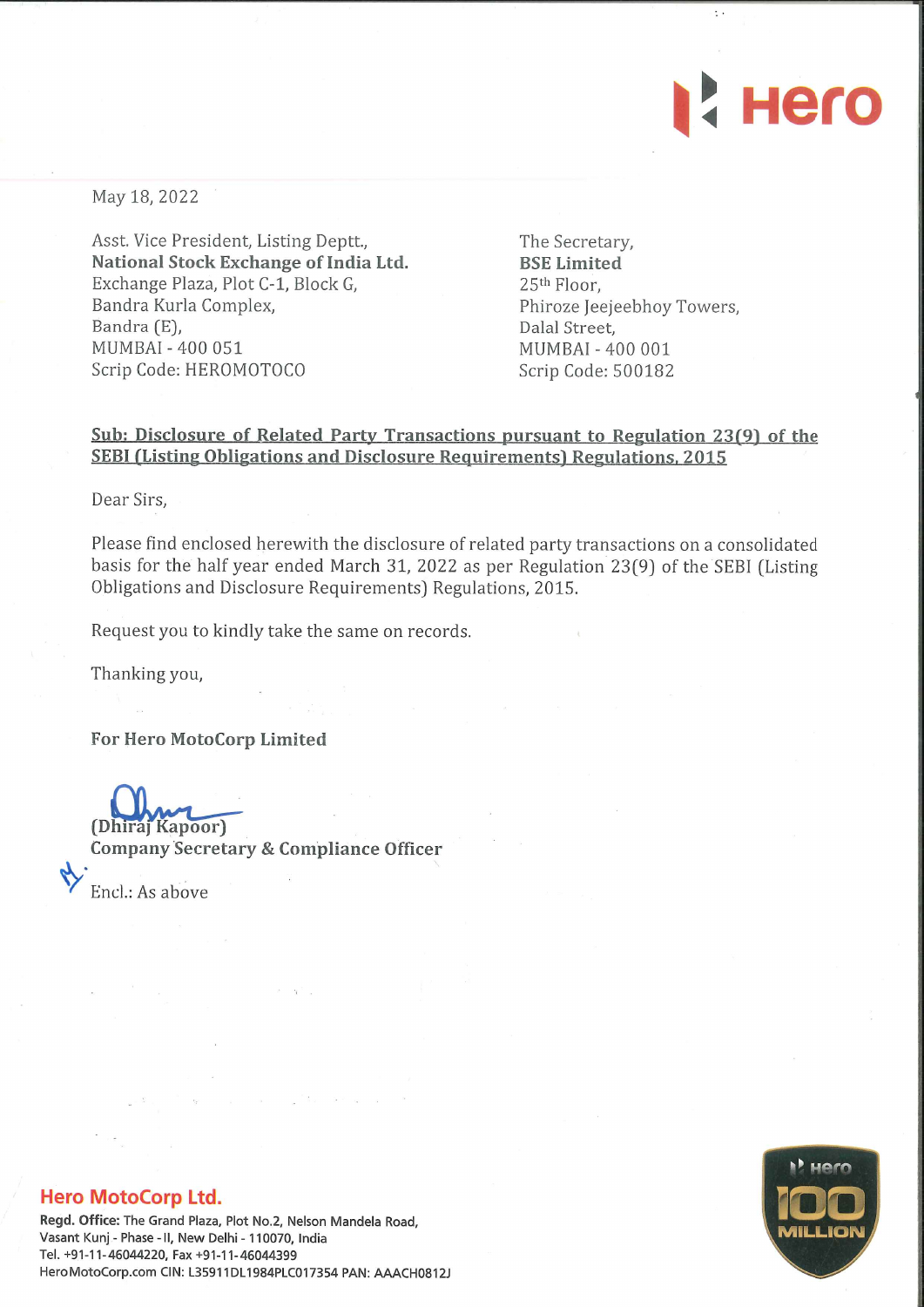## **HERO MOTOCORP LTD. - Disclosure of Related Party Transactions pursuant to Regulation 23(9) of the SEBI (Listing Obligations and Disclosure Requirements) Regulations, 2015**

*(Amount in Rs. Crores)*

|                |                                                                       |     |                                             |     |                                             |                                                        |                                    |                          |                             |                                                |                                                     |                       |                   | the related party transaction relates to loans, inter-corporate deposits, |             |                         |              | Additional disclosure of related party transactions - applicable only in case                                                                                 |
|----------------|-----------------------------------------------------------------------|-----|---------------------------------------------|-----|---------------------------------------------|--------------------------------------------------------|------------------------------------|--------------------------|-----------------------------|------------------------------------------------|-----------------------------------------------------|-----------------------|-------------------|---------------------------------------------------------------------------|-------------|-------------------------|--------------|---------------------------------------------------------------------------------------------------------------------------------------------------------------|
|                |                                                                       |     |                                             |     |                                             |                                                        |                                    |                          |                             |                                                |                                                     |                       |                   |                                                                           |             |                         |              | advances or investments made or given by the listed entity/subsidiary. These<br>details need to be disclosed only once, during the reporting period when such |
|                |                                                                       |     |                                             |     |                                             |                                                        |                                    |                          |                             |                                                |                                                     |                       |                   | transaction was undertaken.                                               |             |                         |              |                                                                                                                                                               |
| S. No.         | Details of the party (listed entity<br>/subsidiary) entering into the |     |                                             |     | Details of the counterparty                 | Type of related party<br>transaction                   | Value of the<br>related party      | Value of<br>transaction  |                             | In case monies are due<br>to either party as a | indebtedness is incurred                            | In case any financial |                   |                                                                           |             | advances or investments |              | Details of the loans, inter-corporate deposits,                                                                                                               |
|                | transaction                                                           |     |                                             |     |                                             |                                                        | transaction as                     | during the               |                             | result of the<br>transaction                   | to make or give loans,<br>inter-corporate deposits, |                       |                   |                                                                           |             |                         |              |                                                                                                                                                               |
|                |                                                                       |     |                                             |     |                                             |                                                        | approved by the<br>audit committee | reporting<br>period      |                             | (Refer Note 1)                                 | advances or investments                             |                       |                   |                                                                           |             |                         |              |                                                                                                                                                               |
|                | Name                                                                  | PAN | Name                                        | PAN | Relationship of the counterparty            |                                                        |                                    |                          | Opening                     | Closing                                        | Nature of                                           | Cost                  | Tenu              | Nature                                                                    | Interest    | <b>Tenure Secure</b>    | $\mathbf{d}$ | <b>Purpose for</b>                                                                                                                                            |
|                |                                                                       |     |                                             |     | with the listed entity or its<br>subsidiary |                                                        |                                    |                          | balance                     | balance                                        | indebtedn<br>ess (loan/                             |                       | ${\bf r} {\bf e}$ | $($ loan $/$<br>advance/                                                  | Rate<br>(%) |                         | unsecu       | which the<br>funds will                                                                                                                                       |
|                |                                                                       |     |                                             |     |                                             |                                                        |                                    |                          |                             |                                                | issuance<br>of debt/                                |                       |                   | inter-                                                                    |             |                         | red          | be utilised<br>by the                                                                                                                                         |
|                |                                                                       |     |                                             |     |                                             |                                                        |                                    |                          |                             |                                                | any other                                           |                       |                   | corporate<br>deposit/                                                     |             |                         |              | ultimate                                                                                                                                                      |
|                |                                                                       |     |                                             |     |                                             |                                                        |                                    |                          |                             |                                                | etc.)                                               |                       |                   | investmen<br>t                                                            |             |                         |              | recipient of<br>funds (end-                                                                                                                                   |
|                |                                                                       |     |                                             |     |                                             |                                                        |                                    |                          |                             |                                                |                                                     |                       |                   |                                                                           |             |                         |              | usage)                                                                                                                                                        |
| -1             | Hero MotoCorp<br>Limited                                              |     | Dr. Pawan Munjal                            |     | Key management personnel                    |                                                        |                                    | 38.19                    | (16.70)                     | (25.50)                                        | None                                                |                       |                   |                                                                           |             |                         |              |                                                                                                                                                               |
| $\overline{c}$ | Hero MotoCorp<br>Limited                                              |     | Mr. Vikram Sitaram<br>Kasbekar              |     | Key management personnel                    |                                                        |                                    | 3.11                     | $\mathcal{L}_{\mathcal{A}}$ | $\overline{a}$                                 |                                                     |                       |                   |                                                                           |             |                         |              |                                                                                                                                                               |
| 3              | Hero MotoCorp<br>imited                                               |     | Mr. Suman Kant Munjal                       |     | Key management personnel                    |                                                        |                                    | 0.27                     | (0.07)                      | (0.28)                                         |                                                     |                       |                   |                                                                           |             |                         |              |                                                                                                                                                               |
| $\overline{4}$ | Hero MotoCorp<br>imited                                               |     | Mr. Niranjan Kumar Gupta                    |     | Key management personnel                    | Managerial remuneration                                |                                    | 2.20                     | $\sim$                      |                                                |                                                     |                       |                   |                                                                           |             |                         |              |                                                                                                                                                               |
| 5              | Hero MotoCorp<br>imited                                               |     | Ms. Neerja Sharma (till 31<br>January 2022) |     | Key management personnel                    |                                                        |                                    | 2.52                     | $\sim$                      | $\overline{\phantom{a}}$                       |                                                     |                       |                   |                                                                           |             |                         |              |                                                                                                                                                               |
| 6              | Hero MotoCorp<br>imited                                               |     | Mr. Dhiraj Kapoor (wef 1<br>February 2022)  |     | Key management personnel                    |                                                        |                                    | 0.15                     | $\sim$                      | $\overline{a}$                                 |                                                     |                       |                   |                                                                           |             |                         |              |                                                                                                                                                               |
|                | Hero MotoCorp<br>Limited                                              |     | Mr. Pradeep Dinodia                         |     | Non Executive and Independent<br>Directors  |                                                        |                                    | 0.72                     | (0.57)                      | (1.10)                                         |                                                     |                       |                   |                                                                           |             |                         |              |                                                                                                                                                               |
| 8              | Hero MotoCorp<br>imited                                               |     | Mr. M.Damodaran                             |     | Non Executive and Independent<br>Directors  |                                                        |                                    | 0.71                     | (0.46)                      | (0.98)                                         |                                                     |                       |                   |                                                                           |             |                         |              |                                                                                                                                                               |
| 9              | Hero MotoCorp<br>imited                                               |     | Mr. Paul B. Edgerley (till<br>04 May 2021)  |     | Non Executive and Independent<br>Directors  |                                                        |                                    | $\overline{\phantom{a}}$ | (0.04)                      | (0.04)                                         |                                                     |                       |                   |                                                                           |             |                         |              |                                                                                                                                                               |
| 10             | Hero MotoCorp<br>imited                                               |     | Dr. Jagmohan Singh Raju                     |     | Non Executive and Independent<br>Directors  |                                                        |                                    | 0.48                     | (0.35)                      | (0.70)                                         |                                                     |                       |                   |                                                                           |             |                         |              |                                                                                                                                                               |
| 11             | Hero MotoCorp<br>imited                                               |     | Mr. B. S. Dhanoa                            |     | Non Executive and Independent<br>Directors  | Commission/Sitting<br>fees/expenses<br>reimbursement * |                                    | 0.51                     | (0.27)                      | (0.66)                                         |                                                     |                       |                   |                                                                           |             |                         |              |                                                                                                                                                               |
| 12             | Hero MotoCorp<br>Limited                                              |     | Ms. Tina Trikha                             |     | Non Executive and Independent<br>Directors  |                                                        |                                    | 0.56                     | (0.29)                      | (0.72)                                         |                                                     |                       |                   |                                                                           |             |                         |              |                                                                                                                                                               |
| 13             | Hero MotoCorp<br>imited                                               |     | Ms. Camille Tang (w.e.f<br>19.11.2021)      |     | Non Executive and Independent<br>Directors  |                                                        |                                    | 0.25                     |                             | (0.25)                                         |                                                     |                       |                   |                                                                           |             |                         |              |                                                                                                                                                               |
| 14             | Hero MotoCorp<br>Limited                                              |     | Mr. Rajnish Kumar (w.e.f<br>25.11.2021)     |     | Non Executive and Independent<br>Directors  |                                                        |                                    | 0.18                     | $\sim$                      | (0.14)                                         |                                                     |                       |                   |                                                                           |             |                         |              |                                                                                                                                                               |
| 15             | Hero MotoCorp<br>Limited                                              |     | Ms. Vasudha Dinodia<br>(w.e.f 25.11.2021)   |     | Non Executive and Independent<br>Directors  |                                                        |                                    | 0.18                     | $\sim$                      | (0.14)                                         |                                                     |                       |                   |                                                                           |             |                         |              |                                                                                                                                                               |
| 16             | Hero MotoCorp<br>Limited                                              |     | Dr. Pawan Munjal                            |     | Key management personnel                    | Dividend paid                                          | Not applicable                     | 0.26                     | $\sim$                      | $\overline{\phantom{a}}$                       |                                                     |                       |                   |                                                                           |             |                         |              |                                                                                                                                                               |
| 17             | Hero MotoCorp<br>Limited                                              |     | Mr. Suman Kant Munjal                       |     | Key management personnel                    | Dividend paid                                          | Not applicable                     | 0.55                     |                             |                                                |                                                     |                       |                   |                                                                           |             |                         |              |                                                                                                                                                               |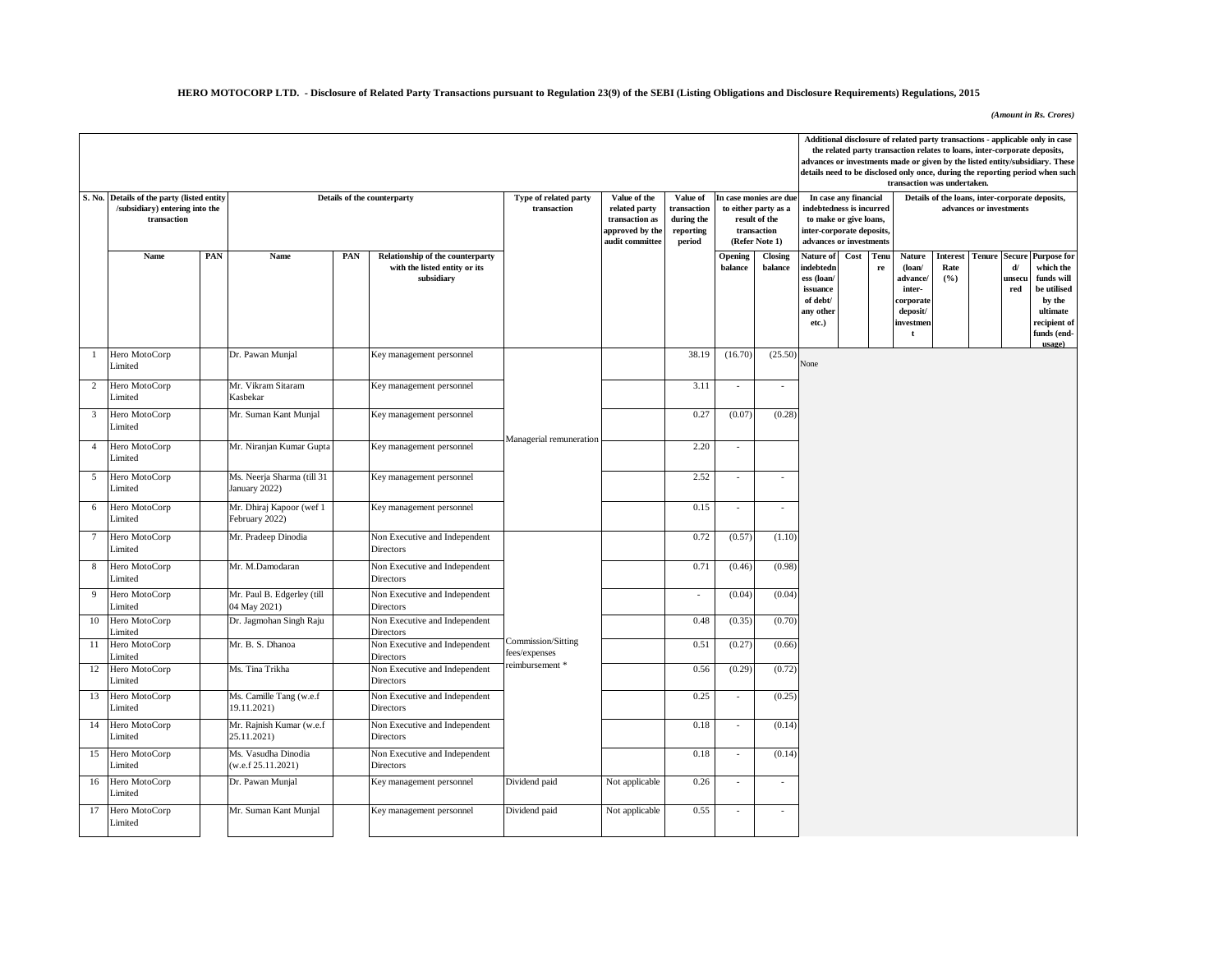| 18 | Hero MotoCorp<br>Limited | Ms. Vasudha Dinodia                             | Non Executive and Independent<br><b>Directors</b>                                                         | Dividend paid                                               | Not applicable | 0.20         |          |          |
|----|--------------------------|-------------------------------------------------|-----------------------------------------------------------------------------------------------------------|-------------------------------------------------------------|----------------|--------------|----------|----------|
| 19 | Hero MotoCorp<br>Limited | A. G. Industries Private<br>Limited             | Enterprises over which key<br>management personnel and their<br>relatives are able to exercise<br>control | Purchase of raw<br>materials, components<br>and assets etc. | 1.157.35       | 456.22       | (131.40) | (114.95) |
| 20 | Hero MotoCorp<br>Limited | <b>Rockman Industries</b><br>Limited            | Enterprises over which key<br>management personnel and their<br>relatives are able to exercise<br>control | Purchase of raw<br>materials, components<br>and assets etc. | 2,432.65       | 1,178.48     | (371.18) | (319.02) |
| 21 | Hero MotoCorp<br>Limited | A. G. Industries (Bawal)<br><b>Pvt Limited</b>  | Enterprises over which key<br>management personnel and their<br>relatives are able to exercise<br>control | Purchase of raw<br>materials, components<br>and assets etc. | 211.57         | 66.55        | (21.25)  | (14.49)  |
| 22 | Hero MotoCorp<br>Limited | Hero Solar Energy Private<br>Limited            | Enterprises over which key<br>management personnel and their<br>relatives are able to exercise<br>control | Purchase of assets and re                                   | 4.14           | 3.26         |          | (0.30)   |
| 23 | Hero MotoCorp<br>Limited |                                                 | Enterprises over which key                                                                                | Payment for services etc.                                   | 1.91           | 1.64         | (0.14)   |          |
|    |                          | <b>BML Munjal University</b>                    | management personnel and their<br>relatives are able to exercise<br>control                               | $\overline{\text{CSR}}$                                     | 20.00          | 10.00        |          |          |
| 24 | Hero MotoCorp<br>Limited | Cosmic Kitchen Pvt<br>Limited                   | Enterprises over which key<br>management personnel and their<br>relatives are able to exercise<br>control | Payment for services etc.                                   | 3.00           | 1.36         |          |          |
| 25 | Hero MotoCorp<br>Limited | Raman Kant Munjal<br>Foundation                 | Enterprises over which key<br>management personnel and their<br>relatives are able to exercise<br>control | CSR                                                         | 6.10           | 3.43         | 1.00     | (0.87)   |
| 26 | Hero MotoCorp<br>Limited | <b>HMCL Netherlands BV</b>                      | Subsidiaries                                                                                              | <b>Dividend Received</b>                                    | Not applicable | 9.09         |          |          |
| 27 | Hero MotoCorp<br>Limited |                                                 |                                                                                                           | Sales (net of<br>reimbursements)                            | 293.00         | 131.58       |          |          |
|    |                          | <b>HMCL Colombia SAS</b>                        | <b>Subsidiaries</b>                                                                                       | Expenses reimbursed<br>Other operating revenues             | 16.10<br>7.33  | 7.76<br>3.66 | 69.39    | 90.00    |
| 28 | Hero MotoCorp<br>Limited |                                                 |                                                                                                           | Sales (net of<br>reimbursements)                            | 655.50         | 229.80       |          |          |
|    |                          | <b>HMCL Niloy Bangladesh</b><br>Limited         | <b>Subsidiaries</b>                                                                                       | <b>Expenses reimbursed</b>                                  | 10.95          | 7.19         | 65.07    | 125.81   |
|    |                          |                                                 |                                                                                                           | Other operating revenues                                    | 16.39          | 7.78         |          |          |
| 29 | Hero MotoCorp<br>Limited | <b>HMC MM Auto Limited</b>                      | Subsidiaries                                                                                              | Purchases of<br>goods/services                              | 703.80         | 114.48       | (39.91)  | (32.12)  |
| 30 | Hero MotoCorp<br>Limited | Hero Tech Center<br>Germany GmbH                | Subsidiaries                                                                                              | Purchases of<br>goods/services                              | 130.40         | 51.18        | (26.94)  | (26.82)  |
| 31 | Hero MotoCorp<br>Limited |                                                 |                                                                                                           | Lease rental expenses                                       | 15.00          | 0.78         | 0.11     | 0.03     |
|    | Hero MotoCorp<br>Limited |                                                 |                                                                                                           | Dividend received                                           | Not applicable |              |          |          |
|    | Hero MotoCorp<br>imited  | Hero FinCorp Limited                            | Associate                                                                                                 | Dividend paid                                               | Not applicable | 0.01         |          |          |
|    | Hero MotoCorp<br>Limited |                                                 |                                                                                                           | Miscellaneous expenses                                      | 21.00          | 11.43        |          |          |
| 32 | Hero MotoCorp<br>Limited | <b>Ather Energy Private</b><br>Limited          | Associate                                                                                                 | Investment                                                  | Not applicable | 150.00       | ÷,       |          |
| 33 | Hero MotoCorp<br>Limited | Brijmohan Lall Om<br>Parkash (Partnership firm) | Parties in respect of which the<br>Company is an associate                                                | Dividend paid                                               | Not applicable | 167.57       |          |          |
|    |                          |                                                 |                                                                                                           |                                                             |                |              |          |          |